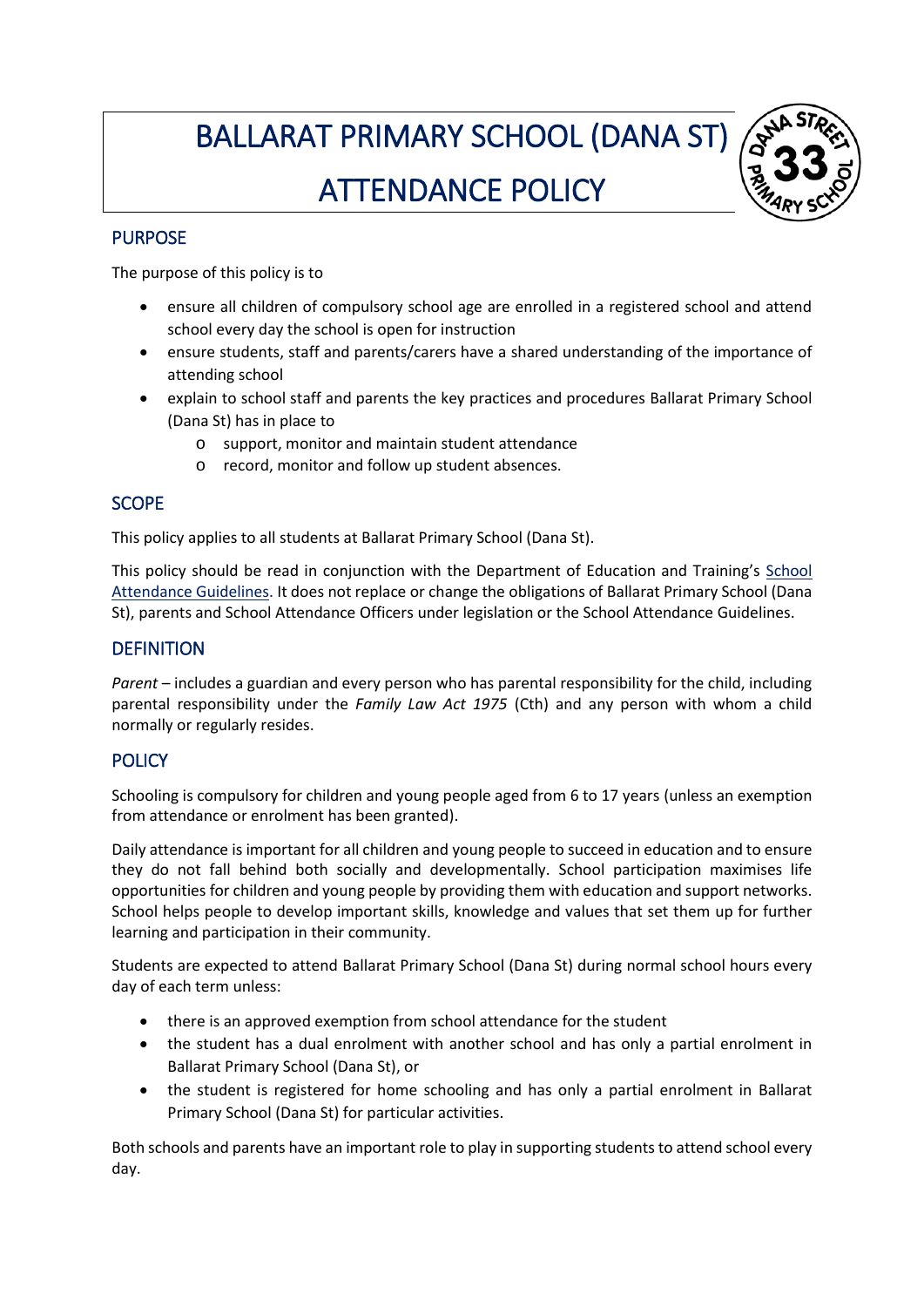Ballarat Primary School (Dana St) believes all students should attend school all day, every day when the school is open for instruction and is committed to working with its school community to encourage and support full school attendance.

Our school will identify individual students or cohorts who are vulnerable and whose attendance is at risk and/or declining and will work with these students and their parents to improve their attendance through a range of interventions and supports.

Students must commit to attending school every day, arriving on time and prepared to learn. Our students are encouraged approach a teacher and seek assistance if there are any issues that are affecting their attendance.

Ballarat Primary School (Dana St) parents must make sure their child/children attend school on time every day when instruction is offered. They must commit to communicating openly with the school and providing valid explanations for any absence.

Parents will communicate with the relevant staff at Ballarat Primary School (Dana St) about any issues affecting their child's attendance and work in partnership with the school to address any concerns.

Parents will provide a reasonable explanation for their child's absence from school and endeavour to schedule family holidays, appointments and other activities outside of school hours.

#### Supporting and promoting attendance

Ballarat Primary School (Dana St)'s *Student Wellbeing and Engagement Policy* supports student attendance.

Our school also promotes student attendance by: Regular information about attendance and absence in the newsletter, Friday Breakfast Club, regular communication with parents of at-risk students.

#### Recording attendance

Ballarat Primary School (Dana St) must record student attendance twice per day. This is necessary to:

- meet legislative requirements
- discharge Ballarat Primary School (Dana St)'s duty of care for all students

Attendance will be recorded by teacher at start of the school day and after lunch using eCASES

If students are in attendance at a school approved activity, the teacher in charge of the activity will record them as being present.

#### Recording absences

For absences where there is no exemption in place, a parent must provide an explanation on each occasion to the school.

Parents should notify Ballarat Primary School (Dana St) of absences by:

 contacting the office if it is an unplanned absence, informing the classroom teacher if it is a planned absence

If a student is absent on a particular day and the school has not been previously notified by a parent, or the absence is otherwise unexplained, Ballarat Primary School (Dana St) will notify parents by SMS. Ballarat Primary School (Dana St) will attempt to contact parents as soon as practicable on the same day of the unexplained absence, allowing time for the parent to respond.

If contact cannot be made with the parent (due to incorrect contact details), the school will attempt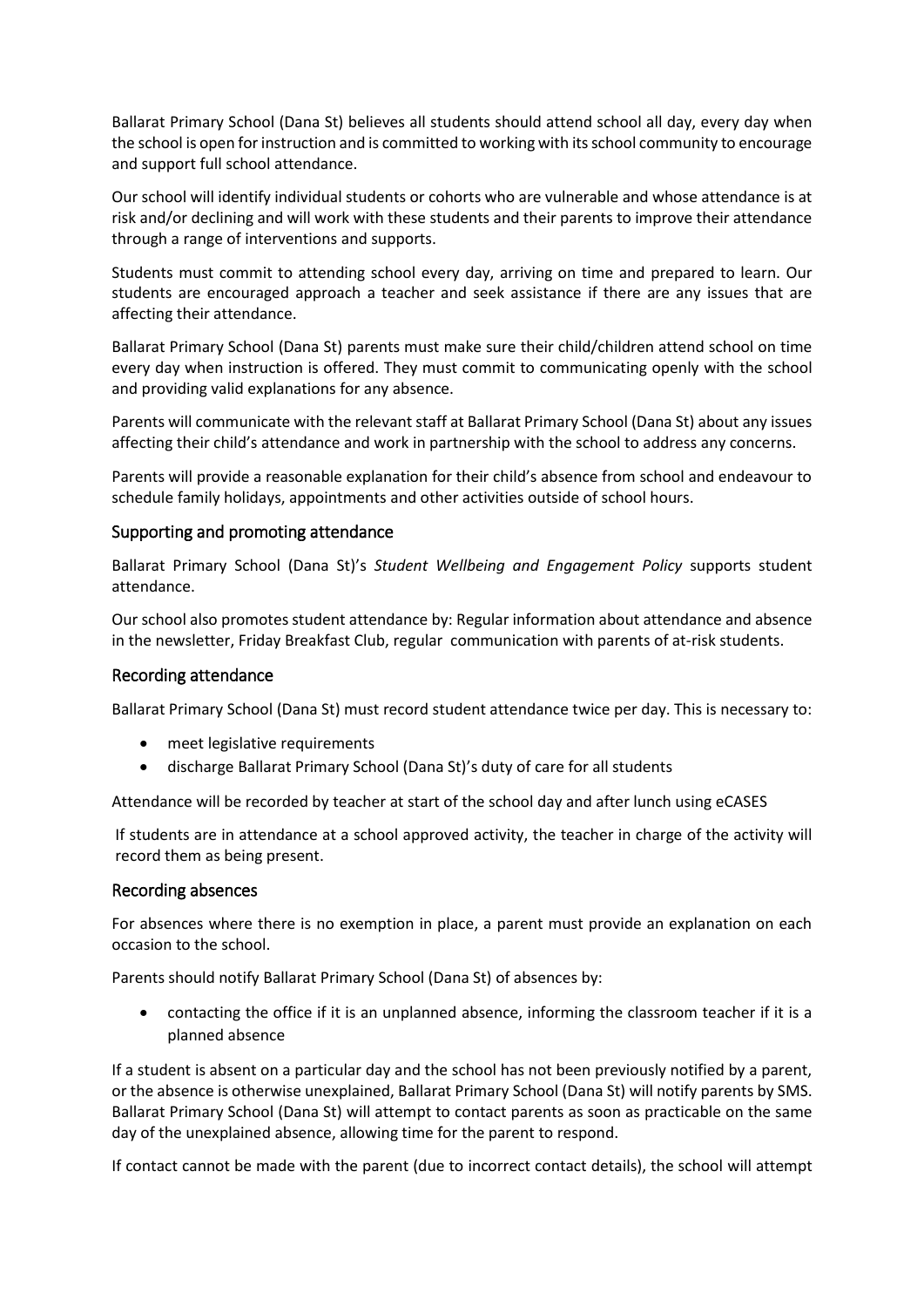to make contact with any emergency contact/s nominated on the student's file held by the school, where possible, on the day of the unexplained absence.

Ballarat Primary School (Dana St) will keep a record of the reason given for each absence. The principal will determine if the explanation provided is a **reasonable excuse** for the purposes of the parent meeting their responsibilities under the *Education Training Reform Act 2006* and the School Attendance Guidelines.

If Ballarat Primary School (Dana St) considers that the parent has provided a **reasonable excuse** for their child's absence the absence will be marked as '**excused absence**'.

If the school determines that no reasonable excuse has been provided, the absence will be marked as '**unexcused absence**'.

The Principal has the discretion to accept a reason given by a parent for a student's absence. The Principal will generally excuse:

- medical and dental appointments, where out of hours appointments are not possible or appropriate
- bereavement or attendance at the funeral of a relative or friend of the student, including a student required to attend Sorry Business
- school refusal, if a plan is in place with the parent to address causes and support the student's return to school
- cultural observance if the parent/carer notifies the school in advance
- family holidays where the parent notifies the school in advance

If no explanation is provided by the parent within 10 school days of an absence, it will be recorded as an 'unexplained absence' and recorded on the student's file.

Parents will be notified if an absence has not been excused.

## Managing non-attendance and supporting student engagement

Where absences are of concern due to their nature or frequency, or where a student has been absent for more than five days, Ballarat Primary School (Dana St) will work collaboratively with parents, the student, and other professionals, where appropriate, to develop strategies to improve attendance, including:

- establishing an Attendance Student Support Group
- implementing a Return to School Plan
- implementing an Individual Education Plan
- implementing a Student Absence Learning Plan for students who will be absent for an extended period
- arranging for assistance from relevant student wellbeing staff

We understand from time to time that some students will need additional supports and assistance, and in collaboration with the student and their family, will endeavour to provide this support when it is required,

## Referral to School Attendance Officer

If Ballarat Primary School (Dana St) decides that it has exhausted strategies for addressing a student's unsatisfactory attendance, we may, in accordance with the School Attendance Guidelines refer the non-attendance to a School Attendance Officer in the Ballarat Regional Office for further action.

If, from multiple attempts to contact with a parent, it becomes apparent that a student will not be returning to the school, the principal may make a referral to a School Attendance Officer if: